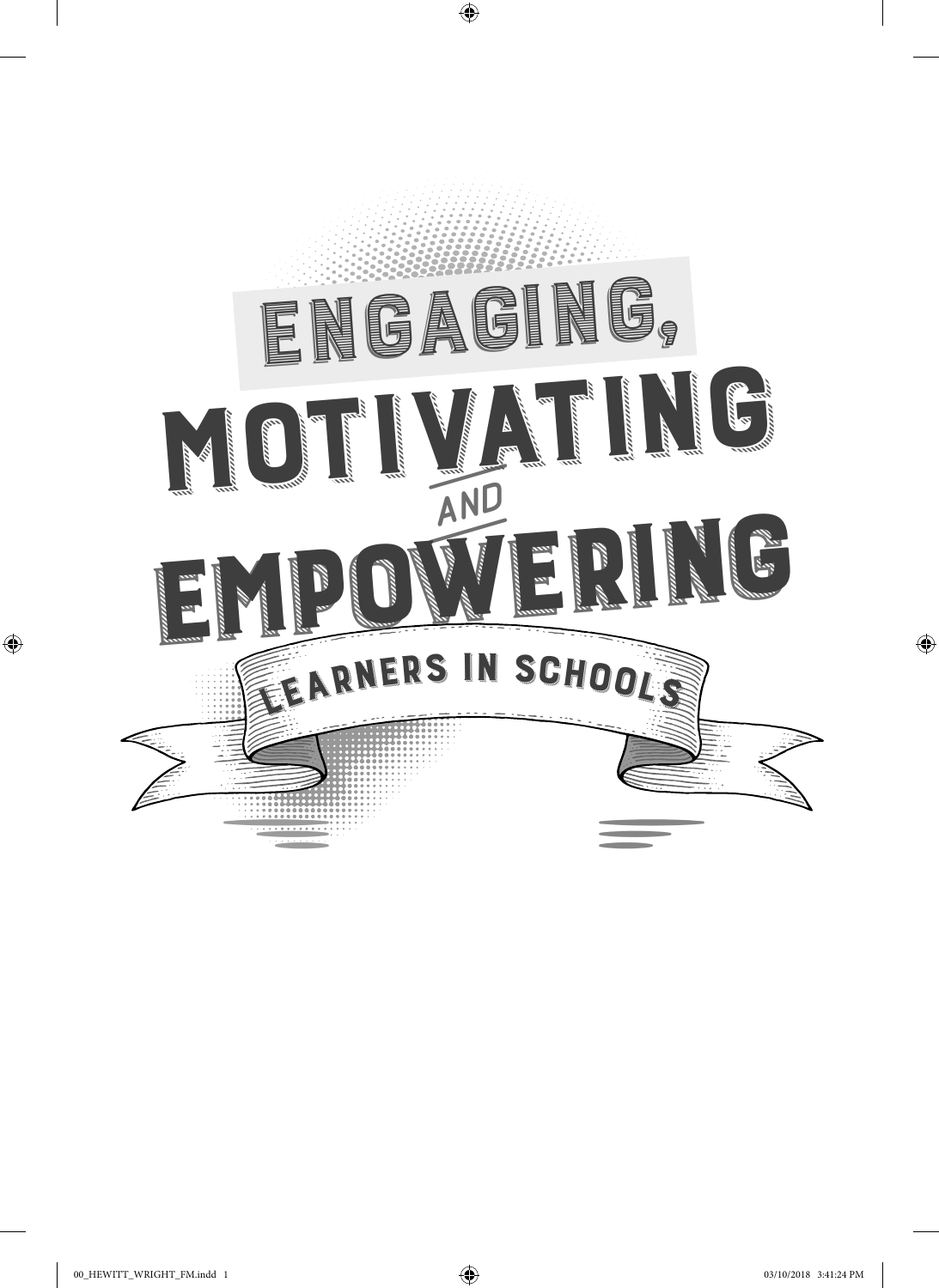Sara Miller McCune founded SAGE Publishing in 1965 to support the dissemination of usable knowledge and educate a global community. SAGE publishes more than 1000 journals and over 800 new books each year, spanning a wide range of subject areas. Our growing selection of library products includes archives, data, case studies and video. SAGE remains majority owned by our founder and after her lifetime will become owned by a charitable trust that secures the company's continued independence.

 $\bigoplus$ 

Los Angeles | London | New Delhi | Singapore | Washington DC | Melbourne

 $\bigoplus$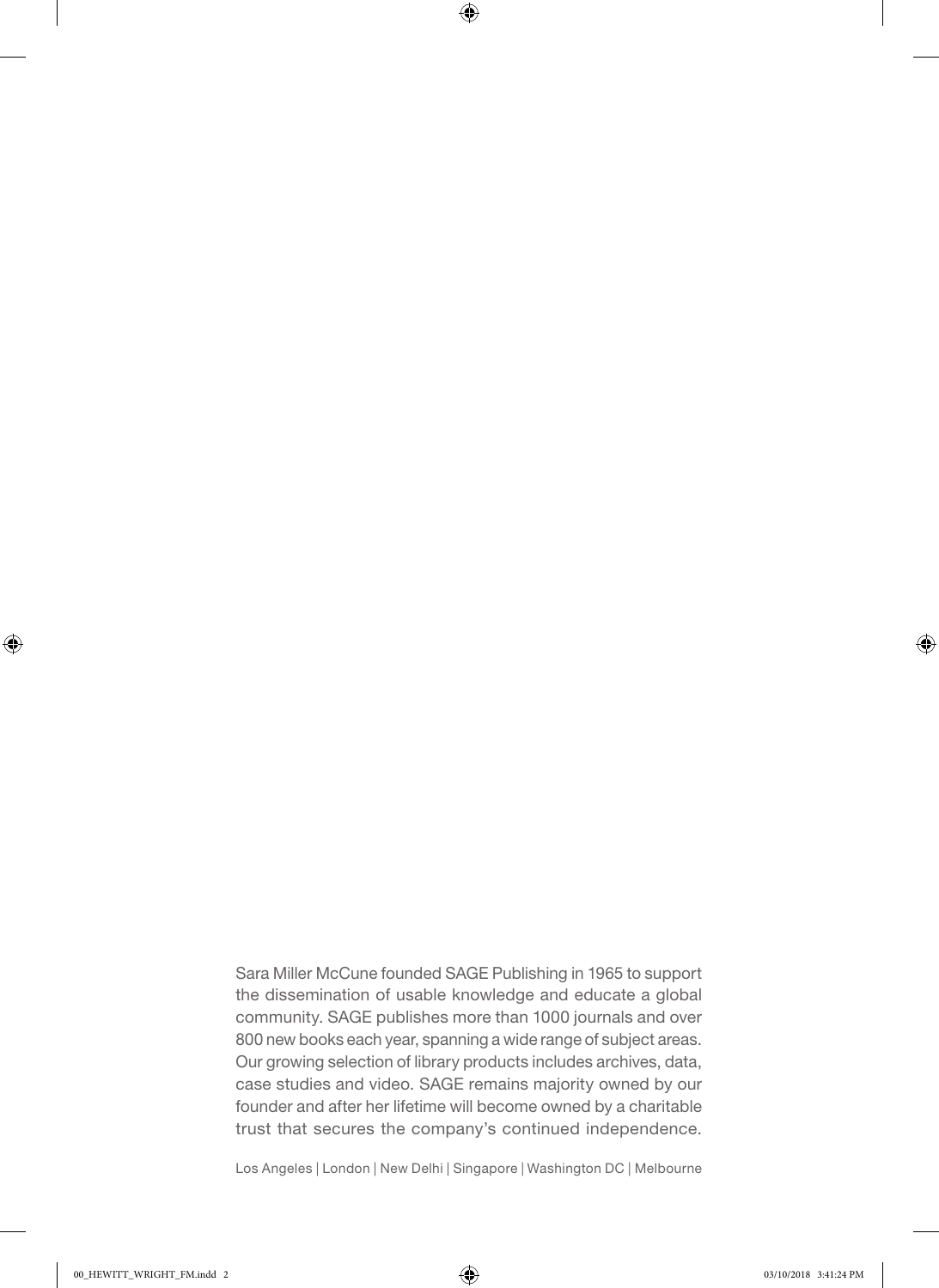



Los Angeles | London | New Delhi<br>Singapore | Washington DC | Melbourne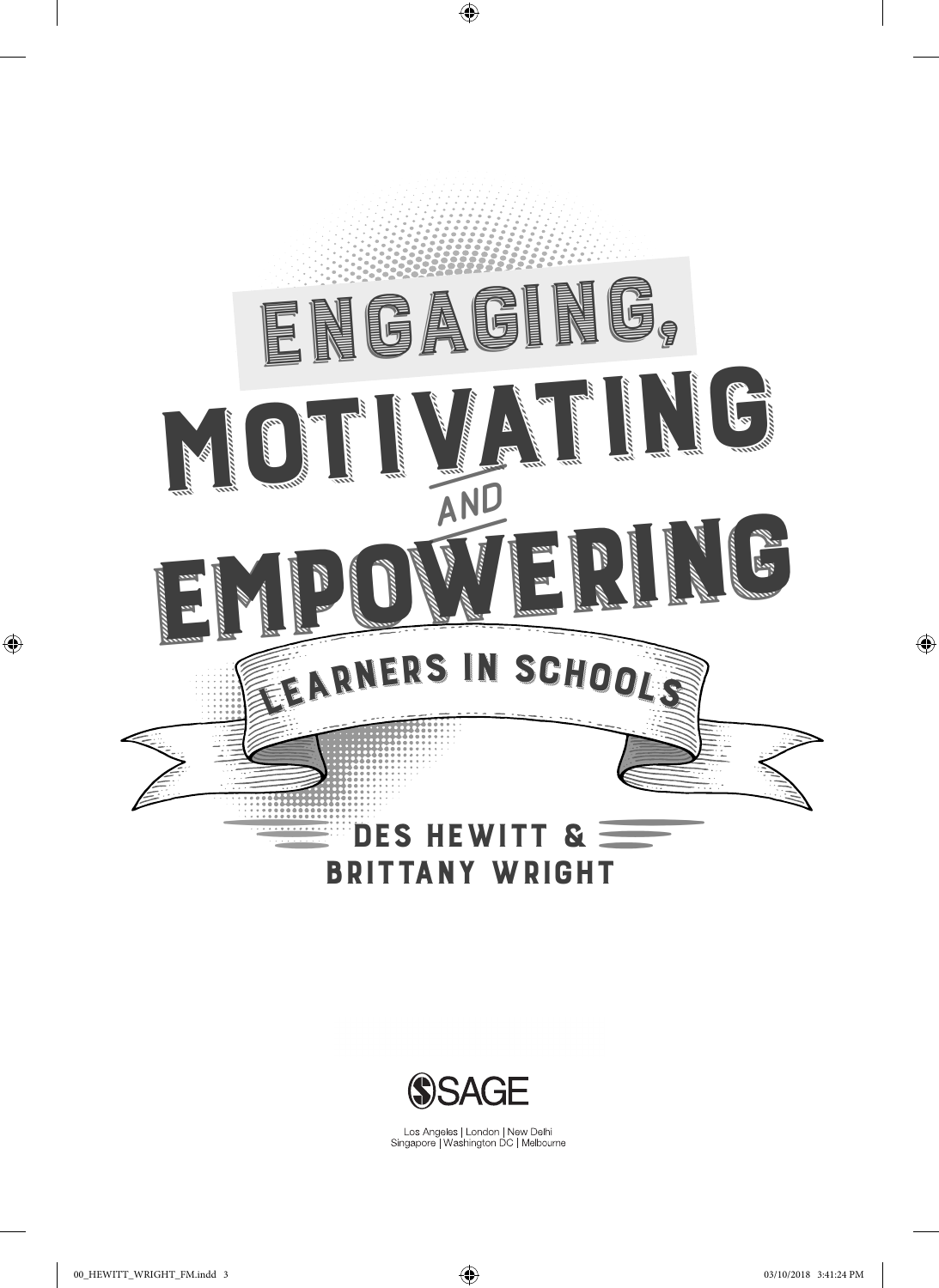

Los Angeles | London | New Delhi Singapore | Washington DC | Melbourne

SAGE Publications Ltd 1 Oliver's Yard 55 City Road London EC1Y 1SP

SAGE Publications Inc. 2455 Teller Road Thousand Oaks, California 91320

SAGE Publications India Pvt Ltd B 1/I 1 Mohan Cooperative Industrial Area Mathura Road New Delhi 110 044

SAGE Publications Asia-Pacific Pte Ltd 3 Church Street #10-04 Samsung Hub Singapore 049483

Marketing manager: Dilhara Attygalle Cover design: Naomi Robinson

Typeset by: C&M Digitals (P) Ltd, Chennai, India

Publisher: James Clark Editorial assistant: Diana Alves Production editor: Nicola Carrier Proofreader: Leigh C. Smithson

⊕

Indexer: Gary Kirby

Printed in the UK

© Des Hewitt and Brittany Wright 2019

First published 2019

Apart from any fair dealing for the purposes of research or private study, or criticism or review, as permitted under the Copyright, Designs and Patents Act, 1988, this publication may be reproduced, stored or transmitted in any form, or by any means, only with the prior permission in writing of the publishers, or in the case of reprographic reproduction, in accordance with the terms of licences issued by the Copyright Licensing Agency. Enquiries concerning reproduction outside those terms should be sent to the publishers.

#### **Library of Congress Control Number:** 2018936824

#### **British Library Cataloguing in Publication data**

A catalogue record for this book is available from the British Library

ISBN 978-1-4739-9504-8 ISBN 978-1-4739-9505-5 (pbk)

At SAGE we take sustainability seriously. Most of our products are printed in the UK using responsibly sourced papers and boards. When we print overseas we ensure sustainable papers are used as measured by the PREPS grading system. We undertake an annual audit to monitor our sustainability.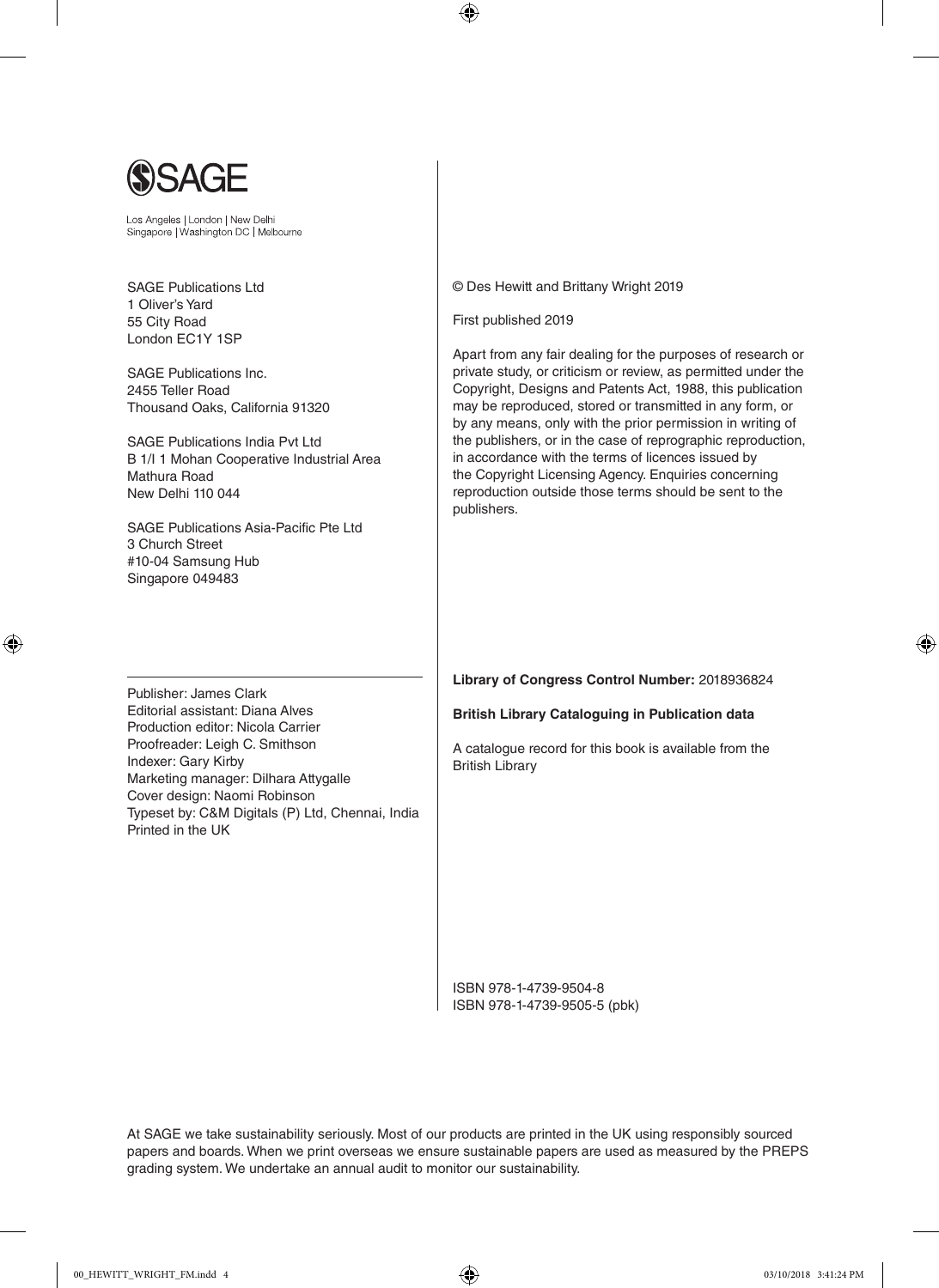# TABLE OF CONTENTS

 $\bigoplus$ 

| About the authors |                                                           | vii |
|-------------------|-----------------------------------------------------------|-----|
| Acknowledgements  |                                                           | ix  |
| 1                 | Introduction to engagement, motivation<br>and empowerment | 1   |
|                   | 2 Staying the course                                      | 11  |
| 3                 | Intrinsic and extrinsic motivation                        | 35  |
|                   | 4 Better learning, better behaviour                       | 53  |
|                   | 5 Well-being and safeguarding pupils and teachers         | 73  |
| 6                 | Professional engagement                                   | 93  |
|                   | 7 Motivating all learners                                 | 113 |
| 8                 | Motivating teachers                                       | 135 |
|                   | 9 Active learning                                         | 153 |
| 10                | <b>Empowering learners</b>                                | 173 |
|                   | 11 The future: What do we stand for in education?         | 191 |
| <i>Index</i>      |                                                           | 203 |

 $\bigoplus$ 

 $\bigoplus$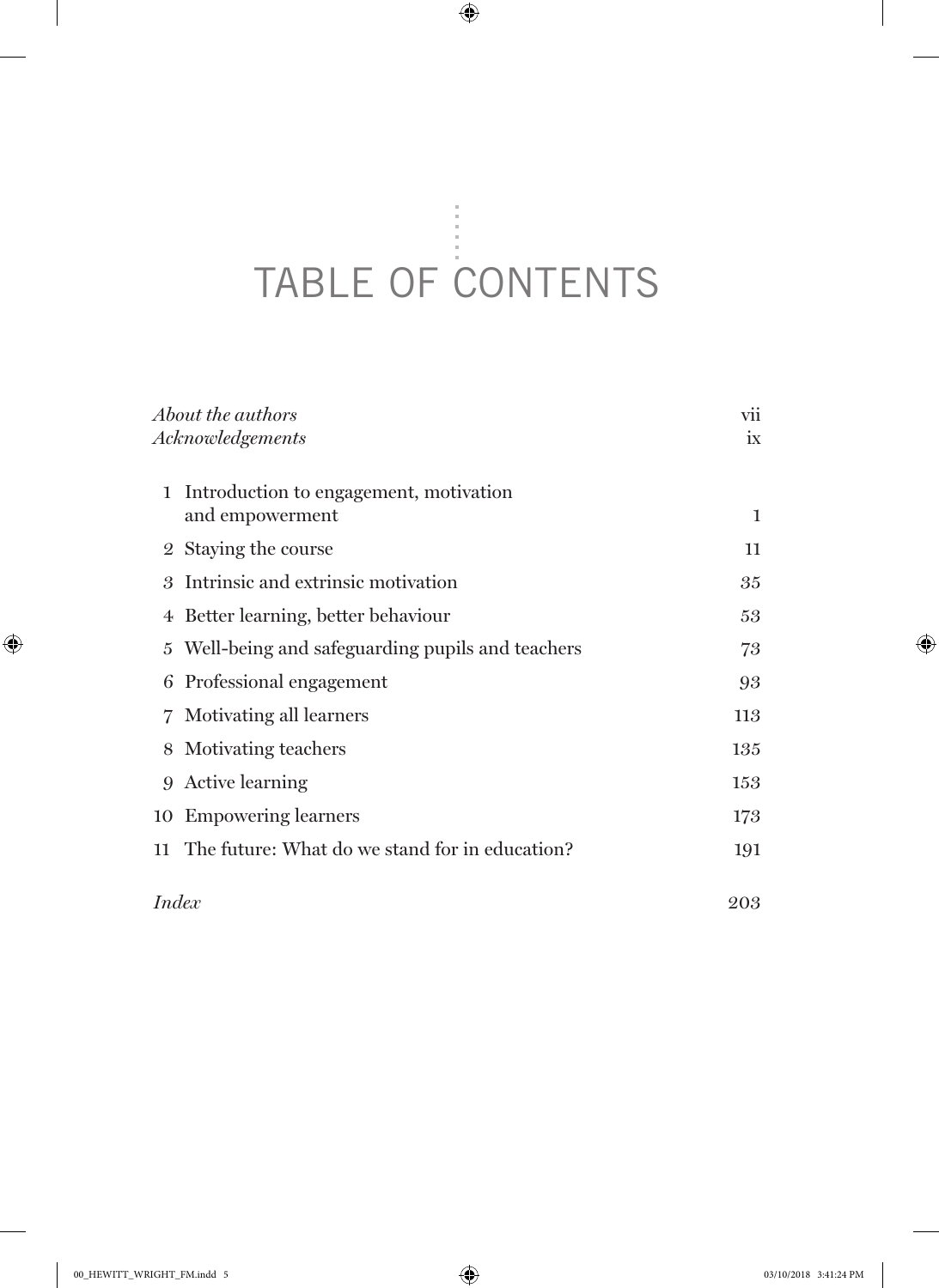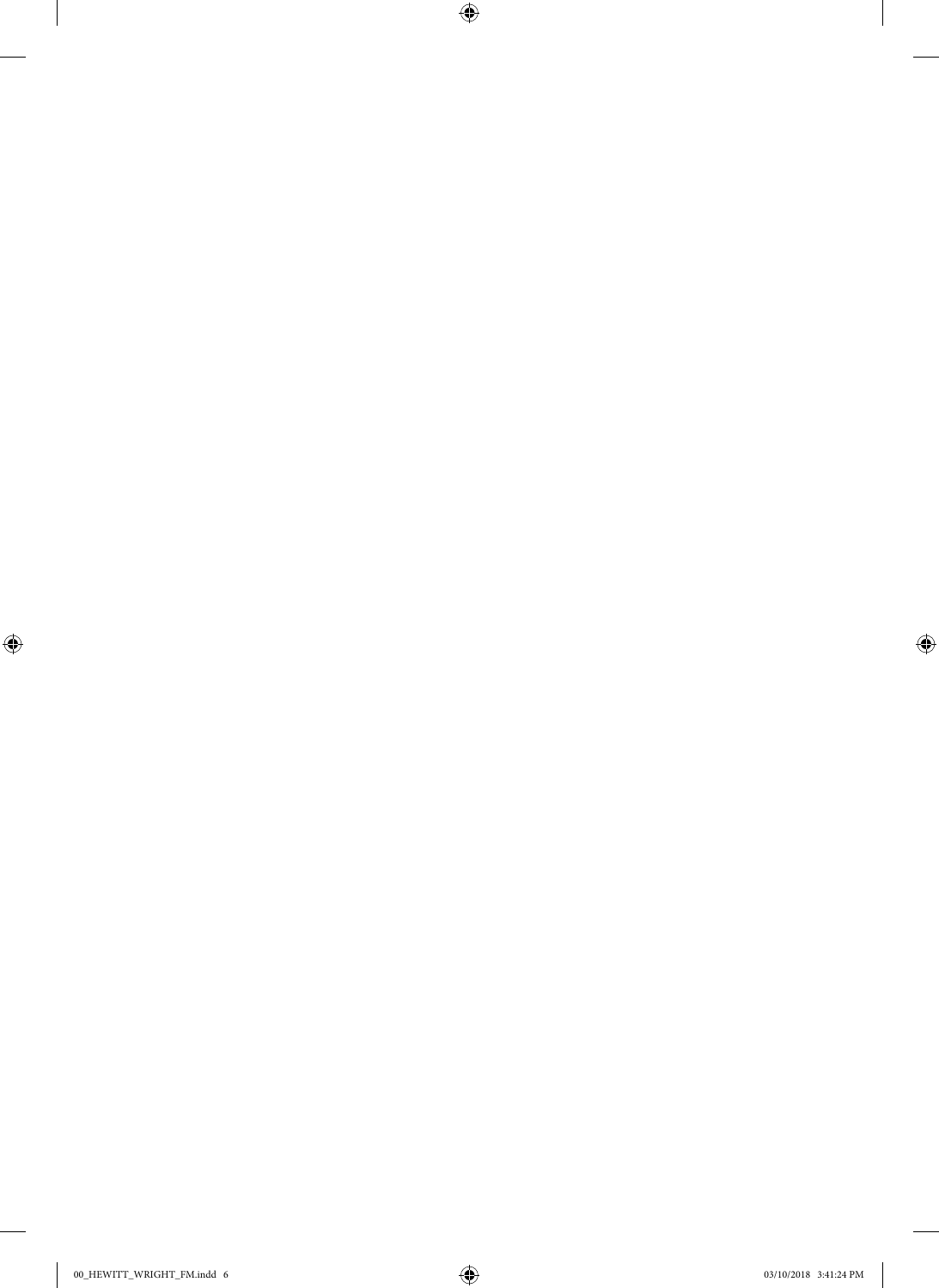# ABOUT THE AUTHORS

 $\bigoplus$ 

As Head of Primary and Early Years Teacher Education at the University of Warwick, **Des Hewitt** places teaching and learning at the heart of his work. With over 25 years of teaching experience in schools and universities, he has been recognised for his national and international profile in Teacher Education. He was awarded a National Teaching Fellowship by the Higher Education Academy and is a Professorial Teaching Fellow at Warwick.

Des has experience of promoting and evolving the model of placements for trainee primary school teachers, in England and in other countries. He has also been involved in advising UK government organisations on developing English and reading for university Initial Teacher Training (ITT) providers. In addition, he has led universities in developing practice in special education needs and disability. He also sat on a steering group in the Department for Children, Schools and Families, evaluating the impact of training for inclusion in teacher education.

Working with schools and the Teacher Education sector in Tanzania has been a focus for Des in recent years. Collaborative projects with researchers and educators in Finland, Germany, India and Hungary have also provided the opportunity to share ideas about teacher education, partnership development and research skills, internationally. Des supports emerging researchers through the European Educational Research Association.

Publications include a focus on innovation, English as an Additional Language (EAL) and Effective Learning, mental health and mindfulness, matching his research interests. Recently, he has lead research evaluation of educational practice in the arts and agricultural sectors. He is a Director of several multi-academy trusts. Through these he is able to support school improvement and the development of a good education for children and professionals. Des is always committed to working in partnership with others.

**Brittany Wright** is a Teaching Fellow at the Centre for Teacher Education at the University of Warwick. She previously worked in secondary education. Although her most recent role was as Head of English in a large

⊕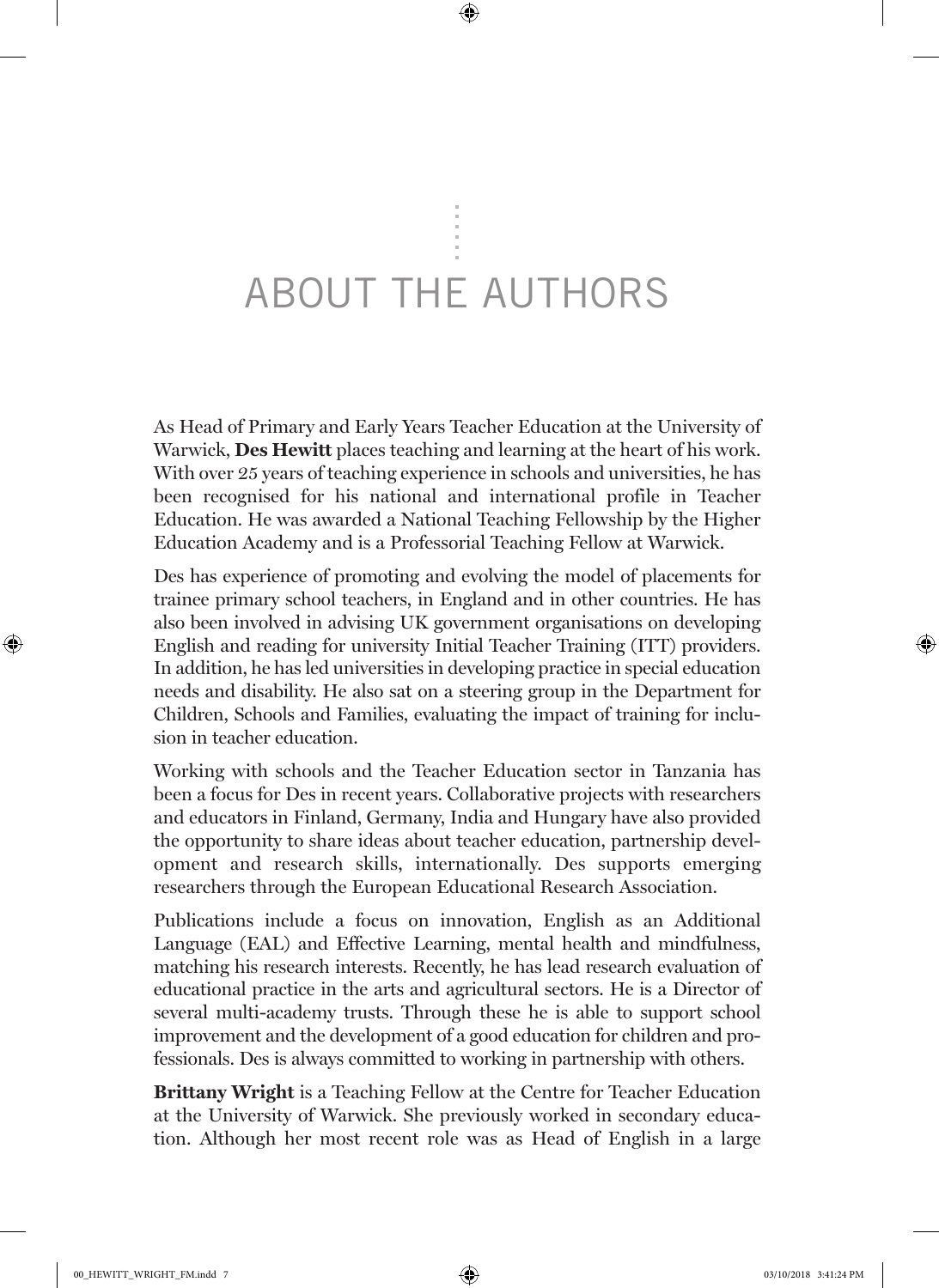secondary school, Brittany has also led on provision for higher-ability learners and co-ordinated widening participation programmes focused on supporting learners from disadvantaged backgrounds in pursuing further and higher education. Since moving into initial teacher education, Brittany has also worked with schools in North London, supporting professional development of teachers, as well as teaching across Primary and Secondary PostGraduate Certificate in Education (PGCE) programmes.

 $\bigoplus$ 

⊕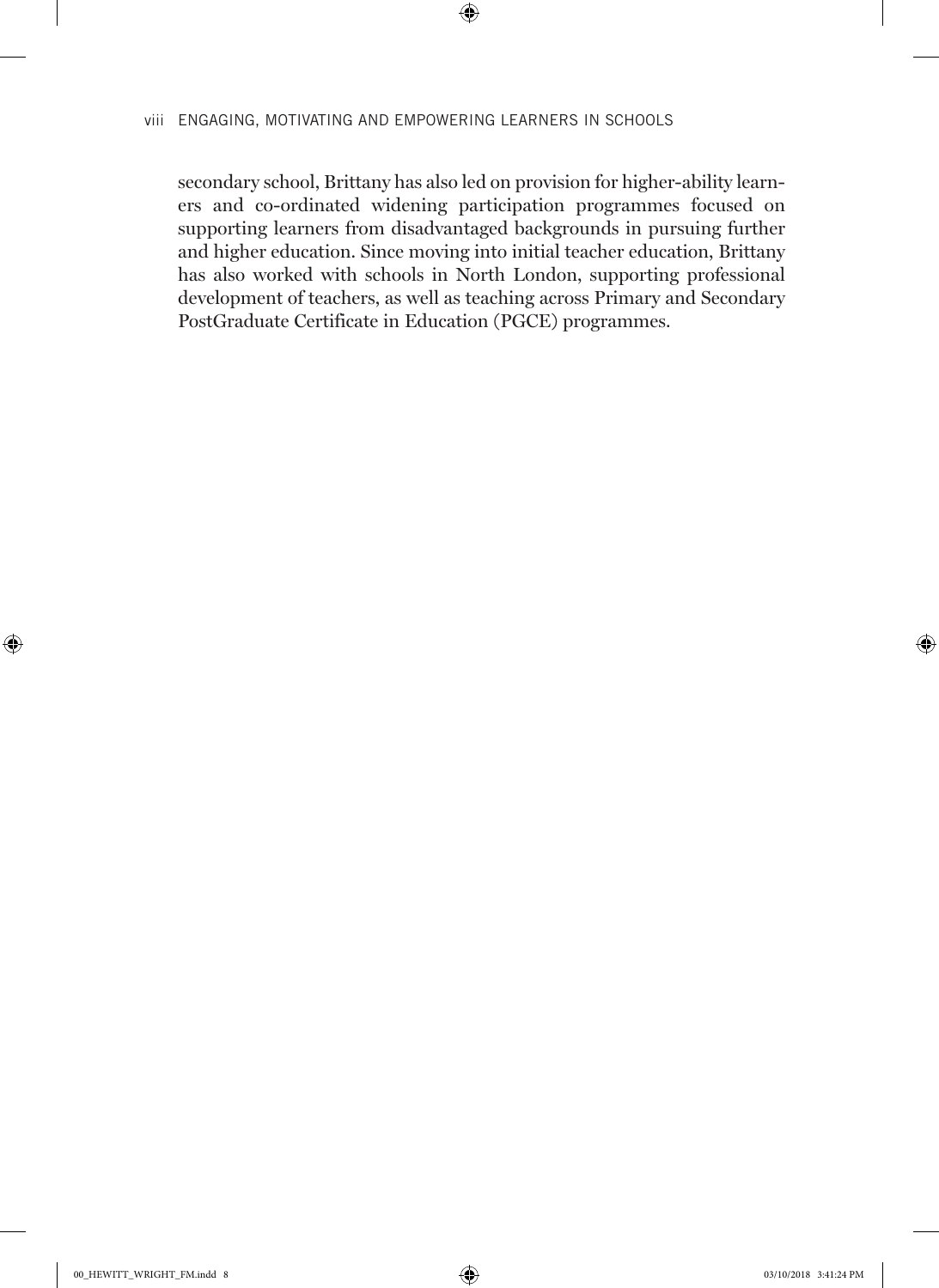# ACKNOWLEDGEMENTS

 $\bigoplus$ 

Des would like to thank James Clark and Diana Alves from SAGE for such amazing support during the writing of this book. Thank you Brittany – it has been fantastic working with you. Thanks, especially, to my family for putting up with sprawling papers all over the house. Here's to the next generation of teachers and teacher educators!

Brittany would also like to thank James Clark and Diana Alves for all of their hard work on the book. Des, it has been a pleasure! Thank you for all of your support and inspiration. Thank you to my husband and son for putting up with me. Finally, I would like to thank all of the students I have taught over the years. I have learned so much from all of you.

⊕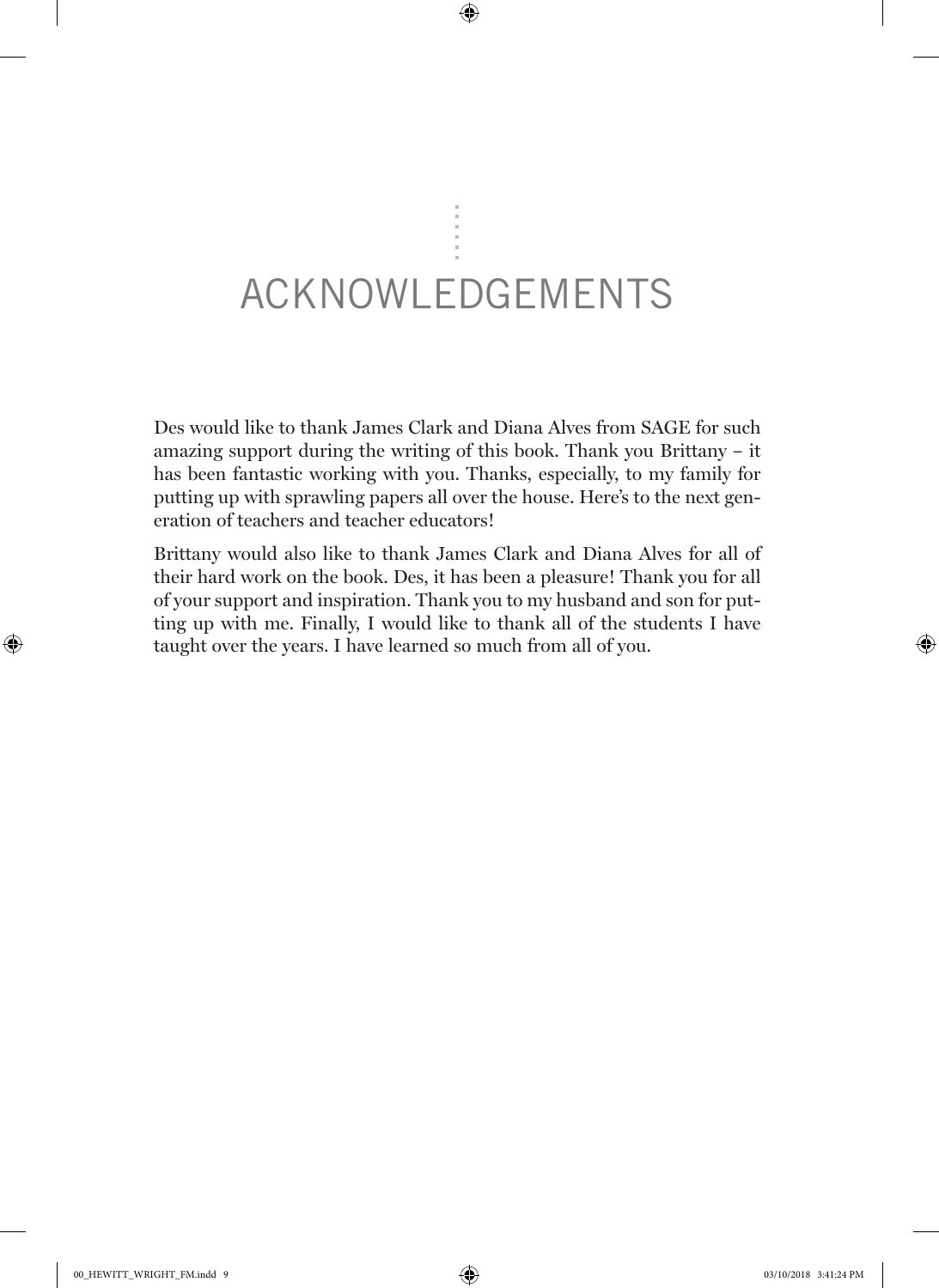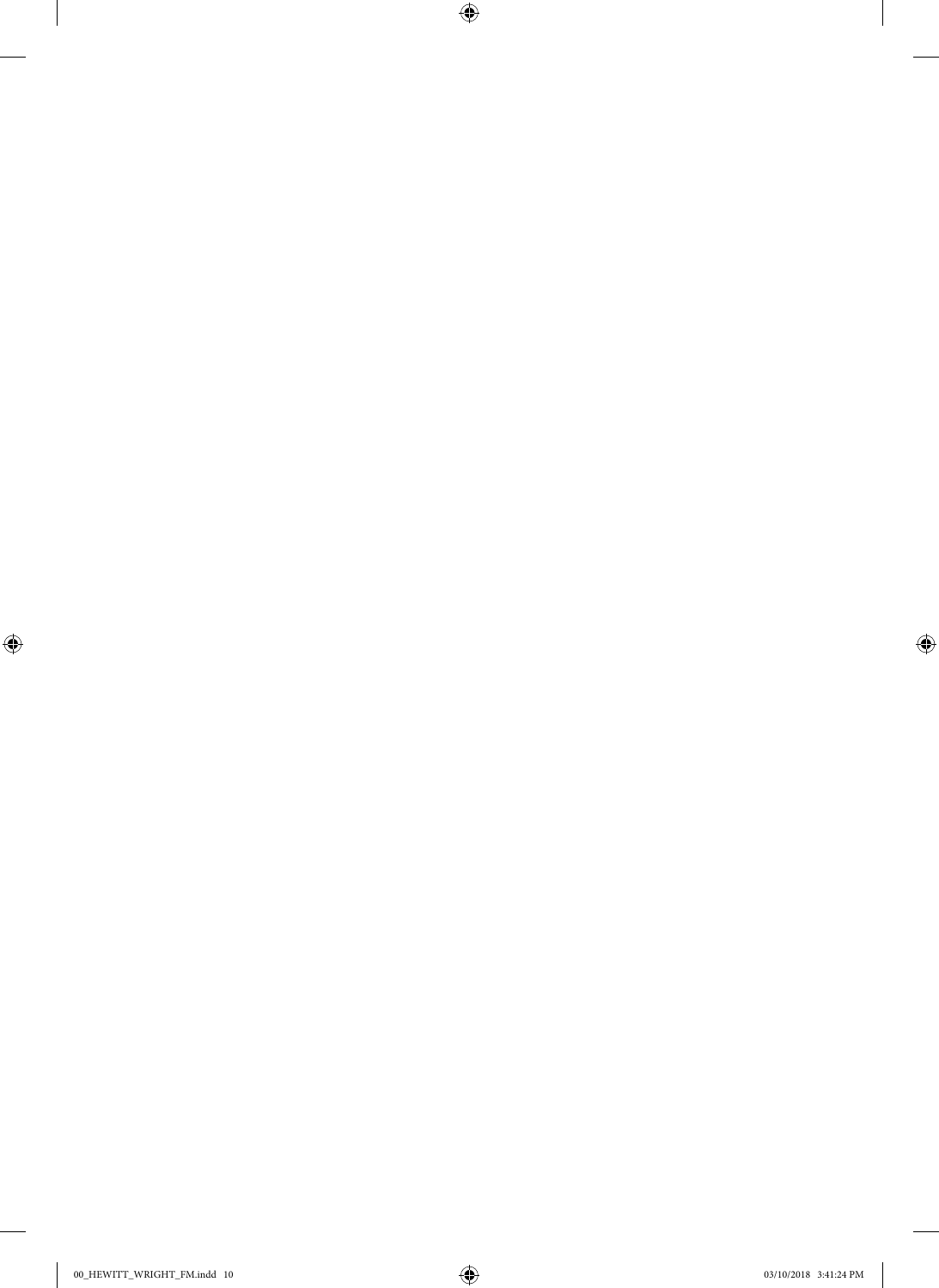# 1 INTRODUCTION TO ENGAGEMENT, MOTIVATION AND EMPOWERMENT

 $\bigoplus$ 

#### **Chapter guide**

♠

In this chapter, you will learn about:

- Why this book, why now?
- Teachers and pupils: Why we need to consider the development of both together
- Key concepts: Engagement, motivation and empowerment
- Who would find this book relevant?
- Case study examples and how the chapters are organised
- Making the links to school-based training for teachers
- Overview of the chapters

Learning matters in society. It is the life force that flows through the past, the present and the future. Without a good education, we have no learning. Without learning, we have nothing.

We write this book as a positive statement to explain the concept of a good education and the role of engagement, motivation and empowerment. We believe in the rights and responsibilities of all learners to experience a good education. We make no apologies for emphasising democracy, agency and the right to flourish. These are the roots of this book.

Whilst learning can happen anywhere, it is principally in early years, primary and secondary settings that education in a more formal sense takes place. Of course, universities and professional settings also provide keystones in the education system. But here, our focus is on schools. Schools very much reflect society in terms of the value and characteristics of education.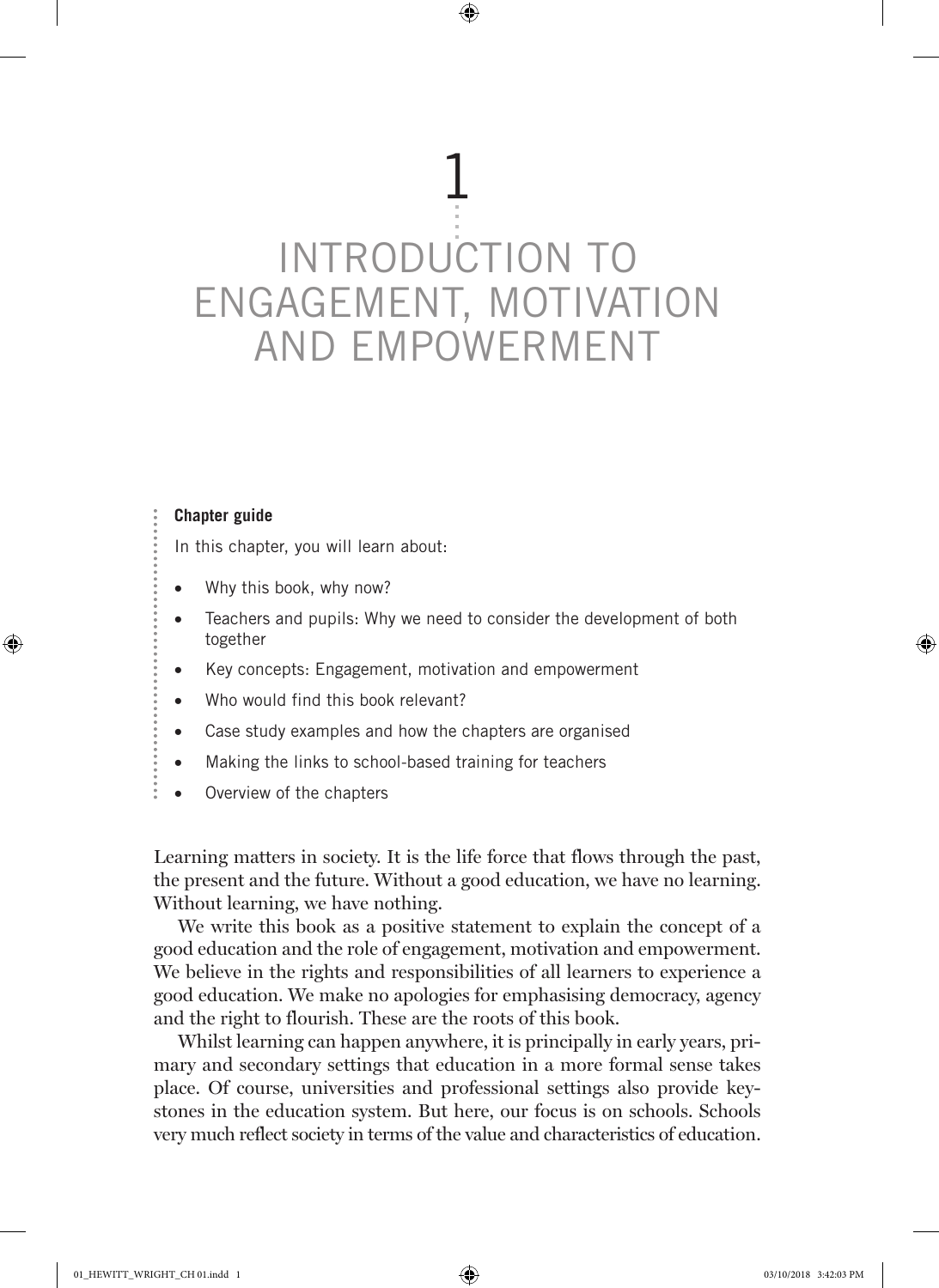We believe that a good education can only be achieved by engaging, motivating and empowering all learners in school. This way, everyone will flourish as individuals whilst making a positive contribution to society. Whilst there are individual, institutional and societal factors in both pupils and teachers that have an impact, the content structure and experience of education is critical. This book will examine the issues.

 $\textcircled{\scriptsize{*}}$ 

#### **Why this book, why now?**

A good education recognises different levels of learning in the classroom. This includes knowledge, skills and understanding. Moreover the development of social, emotional and, perhaps critically, core values are central to a good education. These are inextricably linked. Without knowledge and the skills to discuss the world, how can we generate strong values? Without strong values, how can we learn about the world in an ethical way, applying knowledge and working with others appropriately? Life is as much about doing the right thing as it is about doing things right. There is therefore no opposition between the development of strong core skills and strong core values. We cannot have a good education without developing the various aspects of learning – knowledge, skills, social, emotional and ethical learning – in both pupils and teachers. Both teachers and pupils deserve a good education.

# **Teachers and pupils: Why we need to consider the development of both together**

Writing a book about learning is as much a process of self-discovery as articulating the current landscape of learning in schools. We hope that reading this book, however you do that, will facilitate your own journey of discovery. You will find in this book a review of current thinking around 'engagement, motivation and empowerment' of learners in school. By 'learners', we mean children and young people as learners, as well as teachers as learners. The central tenet of the book is the need to consider, in parallel, the development of both teachers and pupils. There is always an interaction between the lives of pupils and the lives of teachers in the classroom, at cognitive, social, emotional and moral levels. Bronfenbrenner's ecological theory of development captures the interaction between the learner and their environment (Bronfenbrenner, 1992). It recognises the interconnectedness of the teacher and the learner. It is useful to consider who is the learner and who is the teacher. It is not quite as simple as you would think. In the work of Loris Malaguzzi, the role of

♠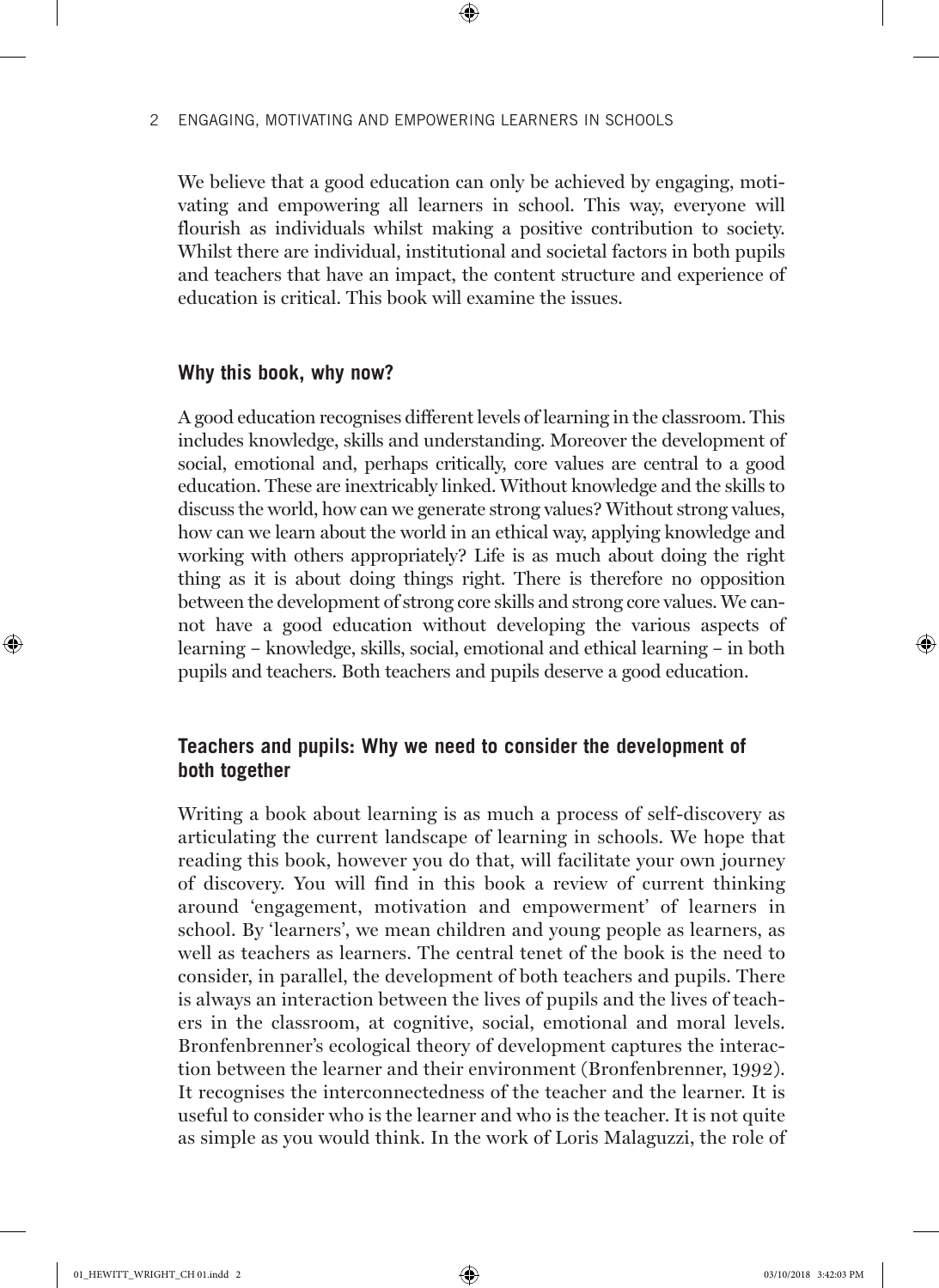the teacher is to discover the way in which the very young child learns, to understand the 'hundred languages' of the child (Edwards et al., 1998). In a very special way, the teacher learns from the child and the child teaches the teacher. But even in more formal learning settings, there is always a sense that the teacher can only be effective if they pitch a lesson at the current level of the learner. This means knowing the learner.

⊕

We take this model further to consider this at the level of engagement, motivation and empowerment. These concepts are introduced and referenced to recent educational theories. What are the principles underlying successful development of both pupils and teachers, and how might parallel processes, needs and concerns manifest in the classroom? We explore these principles and practices with reference to relevant theory, exemplifying them with authentic case studies from primary and secondary schools. Teachers and pupils are inextricably linked. This is why we need to consider their learning as being linked, and why this book is about the learning of pupils and the learning of teachers. We have a particular commitment to teachers at the early stages of their career. How did we learn to be teachers? What can we do to support new and early career teachers? Likewise, we have a responsibility to ensure that the next generation of learners has a great experience in schools, invested with all the knowledge and attributes to become and lead the next stage in our society. Only great teachers with a good education can provide the context, leadership and passion needed for a good education in schools. If we do not engage, motivate and empower teachers, how can we possibly do the same for children and young people? Disaffected, demotivated and disempowered professionals do not make good teachers.

# **Key concepts: Engagement, motivation, empowerment, mutuality and agency**

In this book, you will be introduced to different aspects of engagement, motivation and empowerment. Whilst these will be explained, analysed and problematised in more detail throughout, it is useful to introduce them as broad concepts:

**Engagement:** This is the degree to which a learner pays attention to or takes part in an activity. Often, linked to a degree of interest and degrees of motivation, it is also worth noting that learners can engage or not at different levels. For instance, Linnenbrink and Pintrich (2003) distinguish between behaviour, cognitive and motivational engagement. Learners can look like they are engaged in learning, but in reality, they just appear to be without developing their thinking and knowledge in a lesson.

♠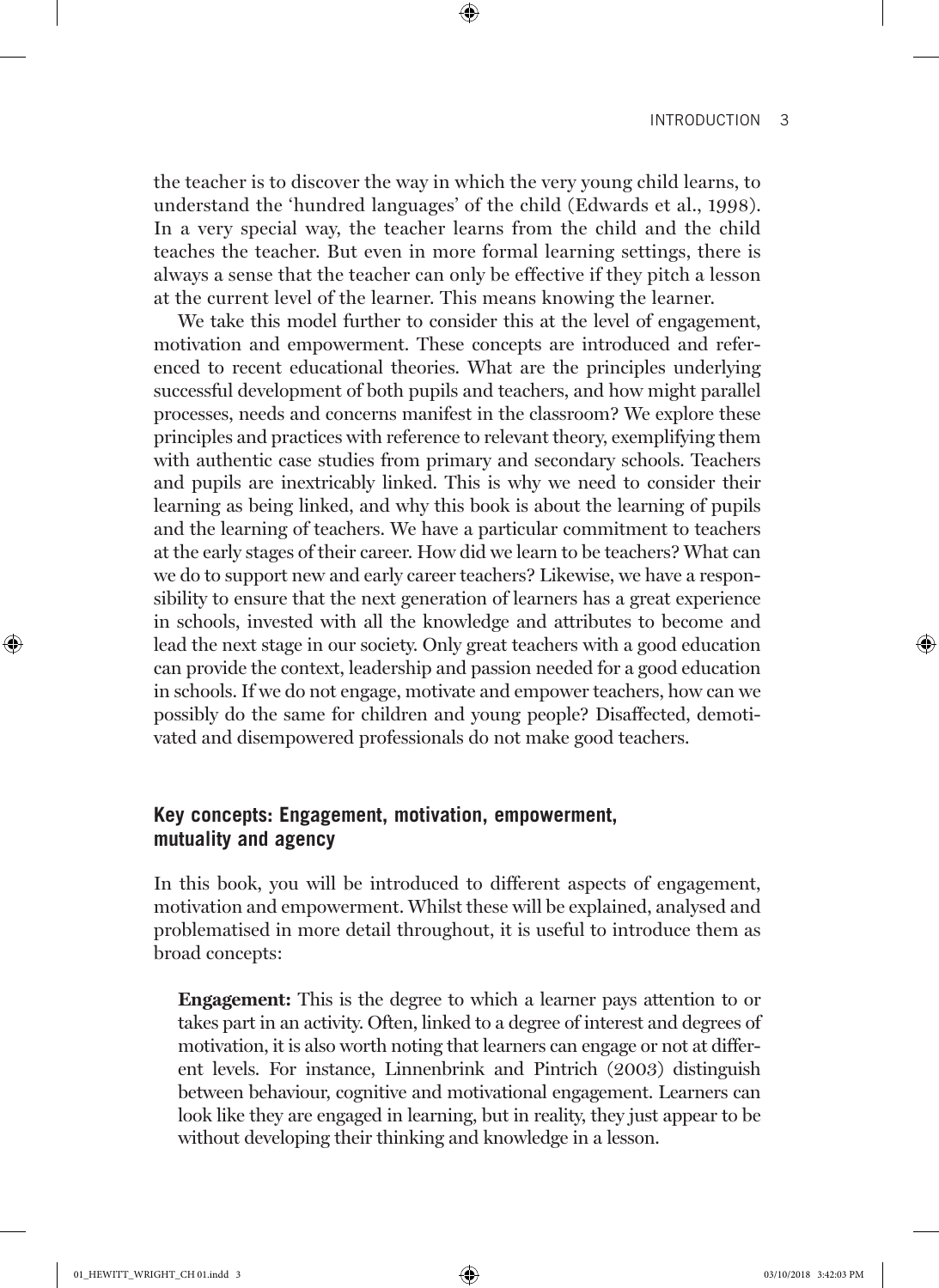**Motivation:** This involves working towards a chosen goal in a sustained way (Zimmerman and Schunk, 2008). The principal distinction is between 'intrinsic' and 'extrinsic' motivation. But, as we will see in the work of Ryan and Deci (2000), this is an oversimplification.

 $\textcircled{\scriptsize{*}}$ 

**Empowerment:** Learners have the right to influence their learning, to have ownership of their past, present and future. They have the right to make their voices heard in education. These are enshrined as rights in the United Nations Convention on the Rights of the Child (Detrick, 1999). We see empowerment as more than a political process: as an act of flourishing and the right to achieving one's potential.

**Mutuality:** This refers to how teaching and learning and teachers and pupils are inextricably linked in the classroom.

**Agency:** This is the way the learner actively participates in and makes choices that influence their education and the education of others. Everyone has a right to a good education. Everyone has a responsibility to contribute to a good education. Again, this principle stands for teachers as well as pupils.

## **Who would find this book relevant?**

We have written this book with new teachers and early career teachers in mind. We do not believe in the novice–expert dichotomy between new and experienced teachers. Everyone has something to bring to the profession. Sometimes, the youngest and least experienced teachers have creative, innovative and breathtaking learning experiences. Although a teacher may have worked in the same school for 20 years, we value the wisdom but also the desire to learn something new for their own benefit as well as for that of their classes.

For the new teacher, coming to terms with all the activities of the classroom can be a difficult but rewarding time. Often, making sense of this experience follows early periods of training – for instance, in England, by completing a Postgraduate Certificate in Education. Making sense of the pupils' learning is critical. But actually, this can only be achieved by a process of self-examination and self-discovery. Understanding the principals of teacher learning are just as important. We need to learn how to become a teacher in order to learn about a good education.

The process of learning for a new teacher, we believe, is based on the same principles as those for a pupil. Knowledge, skills, understanding, together with social, emotional and ethical development, are at the root of the education of a new teacher. Of course, the language, the activities and the motivations might be different. But becoming a more advanced

01\_HEWITT\_WRIGHT\_CH 01.indd 4 03/10/2018 3:42:03 PM

⊕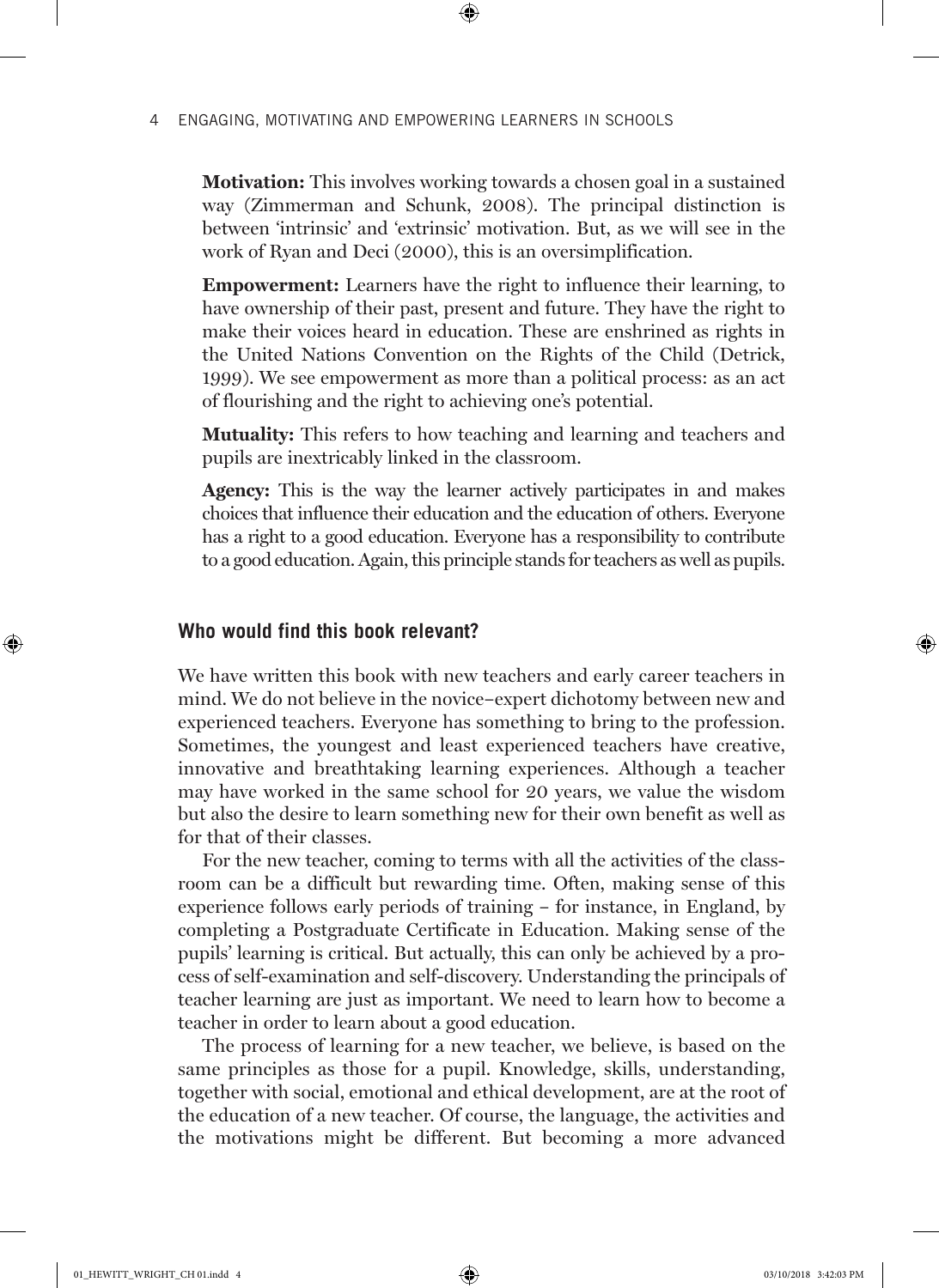learner takes commitment to understand explicitly what others might understand only implicitly. Learning really is a journey for both teachers and pupils at so many levels.

 $\textcircled{\scriptsize{*}}$ 

# **Case study examples and how the chapters are organised**

At the start of this book, we said that reading is a process of self-discovery. We also see the act of reading as a dialogue between the writer and the reader. Sometimes we talk directly to each other. Sometimes you might agree. Sometimes you might disagree. Sometimes we ask questions to help you learn about education. Sometimes we ask questions to help you learn about yourself. In order to make learning explicit in this book, we have adopted a fairly structured approach in each chapter:

- A chapter guide with a synopsis of the learning focus in the chapter introduction: you will know how the chapter is organised and what you will learn about in the chapter.
- Case studies of fictionalised school examples from both primary and secondary schools. The case studies will help you relate the chapter to your own educational setting and you as a learner. The examples may well be different from or similar to your own experiences, but we want to use them to help you think more deeply about education and your role as a teacher.
- Reflection points explicitly ask you questions about yourself as a teacher and your understanding of key concepts in this book. Reflection can be useful in two ways: understanding what your starting position is before being introduced to new areas; and to reflect on new information after the event. We use both approaches, but of course, you can read this book in different ways. You can come back to the reflection points to perfect your understanding. You might change your perspective as you read this book.

Our aim is to engage, motivate and empower you as a learner.

## **Making the links to school-based training for teachers**

For teachers who are new to the profession and at the stage of gaining their initial qualifications, you will be able to use this book to support your academic and professional studies. In England, the framework that governs the work of teachers is called the Teachers' Standards (Department for

01\_HEWITT\_WRIGHT\_CH 01.indd 5 03/10/2018 3:42:03 PM

♠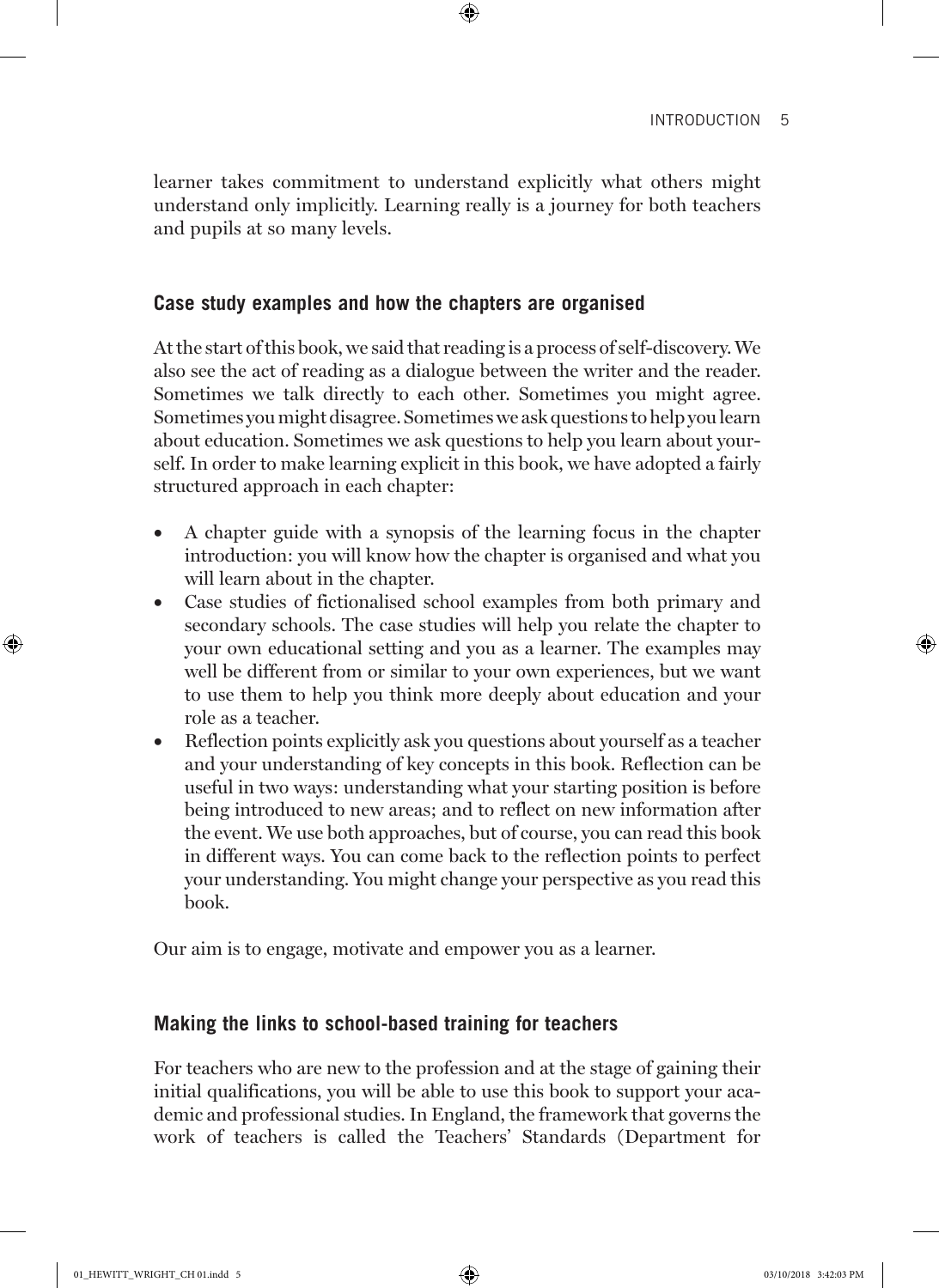Education (DfE), 2011). They are issued by law. You must follow them unless there is a good reason not to. They define the minimum level of practice for trainees and teachers to achieve qualified teacher status. You can also use them to assess the performance of all teachers with qualified teacher status who are subject to the Education (School Teachers' Appraisal) (England) Regulations 2012.

⊕

In England, only graduates can become qualified teachers. In other countries, the requirement is a Master's-level qualification. There are arguments for and against the level of qualification, but there is strong agreement in most governments that teachers should at least have a university degree. Likewise, there is seldom disagreement that much of the early career development to become a teacher should take place in a school. Both schools and universities can contribute to the academic and professional development of the new teacher. As you will see in this book, we do not agree with a false dichotomy that pits schools and universities against each other in the education of new teachers.

To this extent, then, we believe that new teachers, those in their initial training, will benefit both professionally and academically from reading and engaging with this book. It will help you to become a better teacher. It will also help you in your academic essays, professional reflections and development of pedagogical knowledge to become a teacher.

The following overview will help you to understand how the book is organised by chapter, with a summary of the areas covered.

# **Overview of chapters**

**Chapter 2 Staying the course** explains some of the reasons why teachers choose to pursue teaching as a career, and the external and internal factors influencing teachers in the classroom. The role of core reflection in teacher development is explained in the context of the challenges that both trainees and qualified teachers face today. How do teachers achieve a balance in their work and their well-being? What are the practical ways of overcoming some of the key challenges facing educators today?

**Chapter 3 Intrinsic and extrinsic motivation** introduces the traditional distinction between intrinsic and extrinsic motivation. These are related to self-actualisation, autonomy and connectedness for both teachers and pupils. The chapter ends with a discussion of the balance between internal and external reward.

**Chapter 4 Better learning, better behaviour** considers the influence of the relationship between teacher and learner on classroom behaviour. An important factor is the modelling of positive behaviours and the key steps

01\_HEWITT\_WRIGHT\_CH 01.indd 6 03/10/2018 3:42:03 PM

♠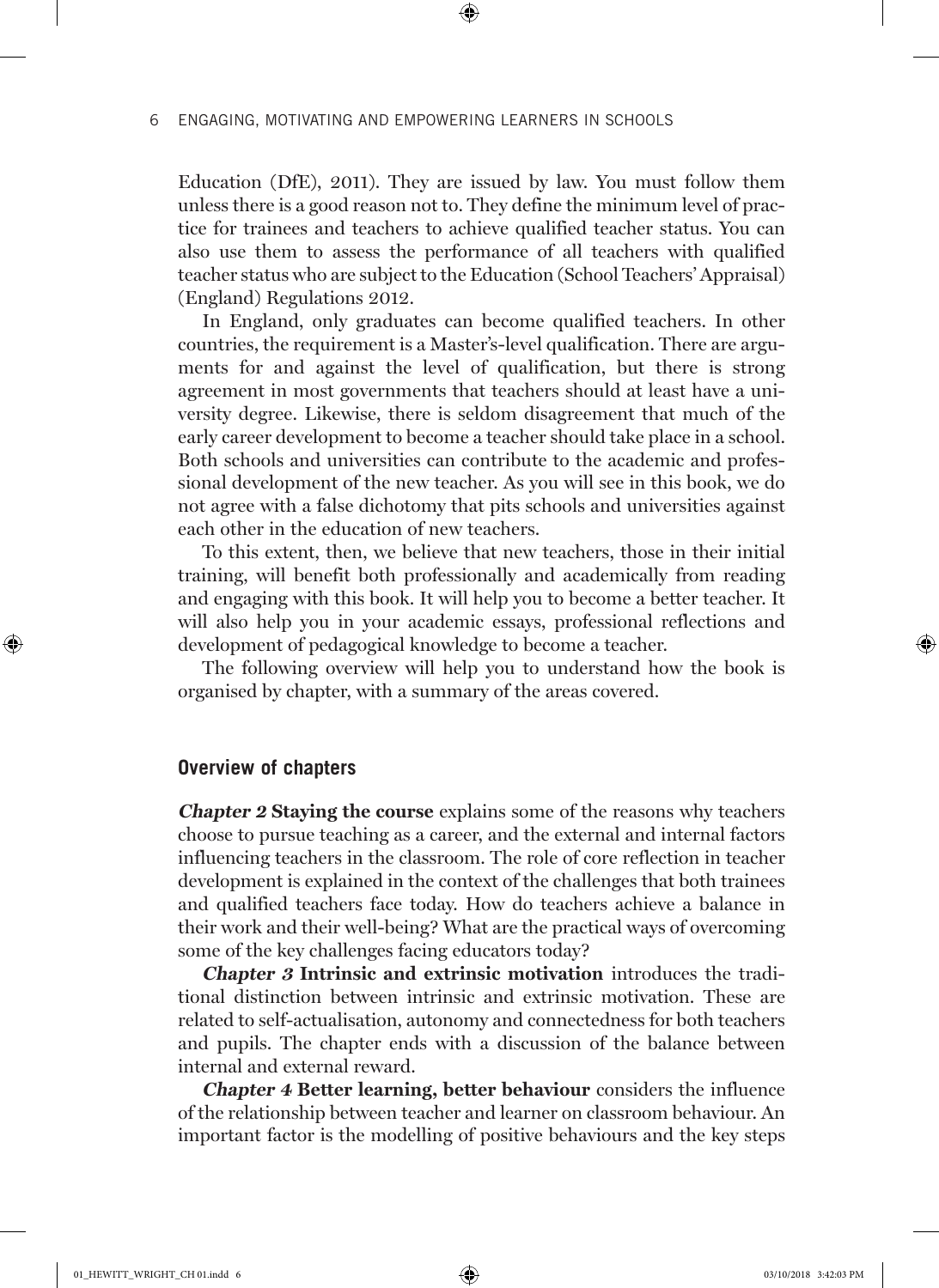#### INTRODUCTION 7

that help to make modelling work in practice. Linked to the last chapter is a discussion of the importance of praise and how the fundamentals of positive psychology can be applied to encourage positive classroom environments. Throughout, there is an explanation of practical ways of dealing with negative behaviours, without compromising the positivity of your classroom ethos. Overall, we reinforce the importance of positivity on a wider level with colleagues and within your broader context.

⊕

**Chapter 5 Well-being and safeguarding pupils and teachers** explains the problematic and complex aspects of well-being and safeguarding of pupils and teachers. Risk factors such as accountability without responsibility, isolation, basic needs and cultural needs are all considered, alongside protective factors for well-being and safeguarding in pupils and teachers. The roles of teachers and other professionals in safeguarding is explained.

**Chapter 6 Professional engagement** proposes a framework for engagement, motivation and empowerment that builds a culture of engagement, challenge, interest and self-determination for teachers. Strategies for engaging teachers and developing engaging schools are discussed.

**Chapter 7 Motivating all learners** identifies the learner as an individual and the importance of valuing this individuality. The academic needs of pupils and how to differentiate effectively are balanced with the emotional and pastoral needs of the learner. The potential sociocultural contexts of the learner and how these link to inclusion are suggested as important principles in motivating children and young people.

**Chapter 8 Motivating teachers** explains the current context for initial training and professional development for early career teachers. We should recognise the need for different models of professional development for teachers at different stages of their career. Whilst motivating the teacher is important, we also see the institutional context as being important. What are the characteristics of motivating schools?

**Chapter 9 Active learning** identifies the key concepts at the heart of active learning. These are related to cognitive psychology, with key strategies and how to implement them in your practice. Active learning for pupils and teachers is a critical factor in developing a good education. It is at the centre of engagement, motivation and empowerment.

**Chapter 10 Empowering learners** provides a definition of empowerment as a lifelong learning experience, building learning for life in pupils in empowering school structures. There are suggestions on how to improve and maintain learning through pedagogies of empowerment. Importantly, we suggest that responsibility and accountability are shared between teachers and pupils, for instance by including pupils and teachers in school decision-making.

♠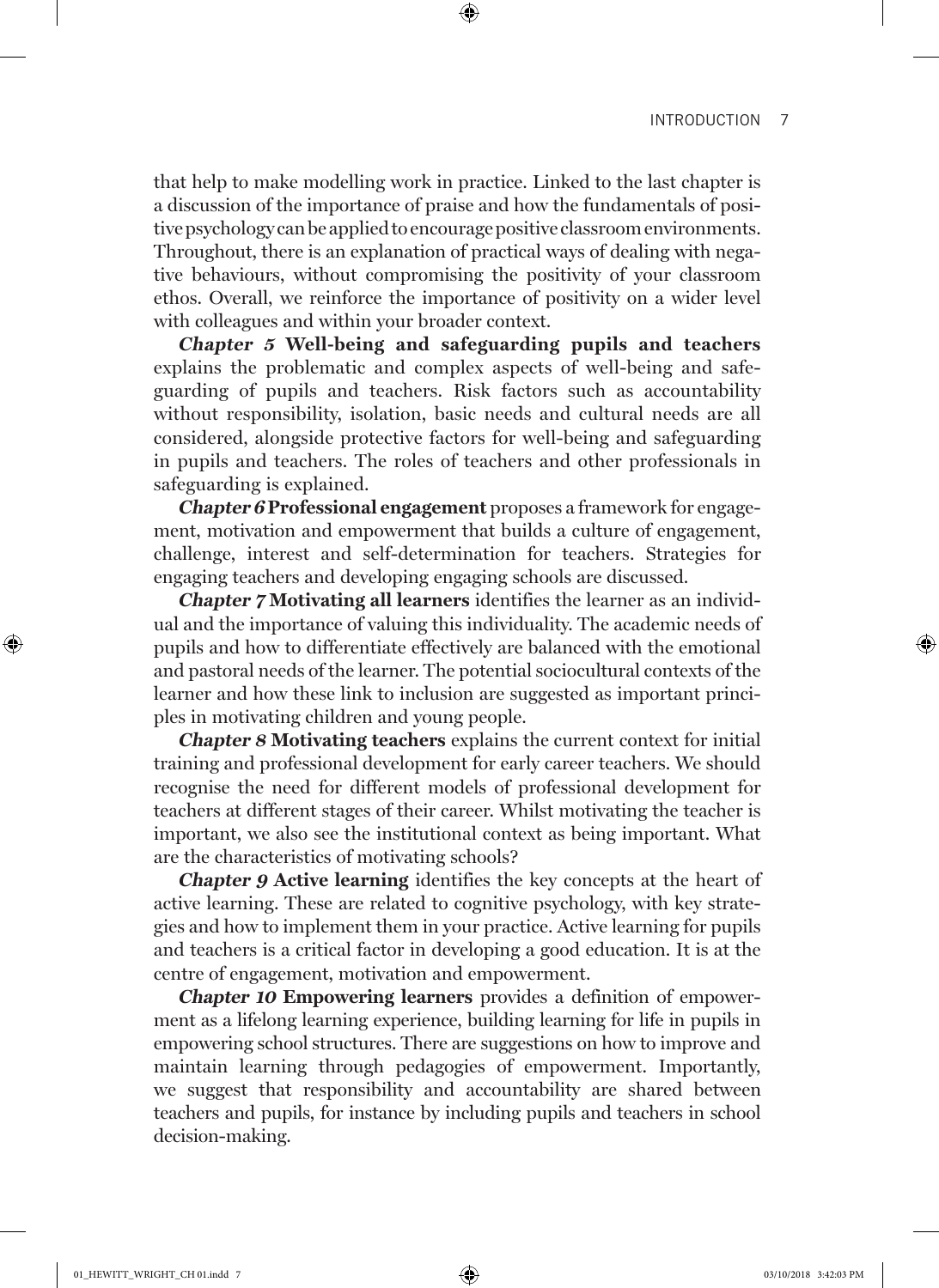**Chapter 11 The future: What do we stand for in education?** concludes with a discussion of how our values as early career teachers help build resilience and flourishing in school. The concept of mutuality between pupils and teachers is reinforced as a key principle. Only through this balanced view of the education of both pupils and teachers can we develop a good education.

⊕

### **Chapter summary**

- This chapter explains the purpose and readership for this book.
- Key concepts of engagement, motivation, empowerment, agency and mutuality are defined.
- The organisation of each chapter is explained to support early career teachers in engaging with this book: for instance, how case studies and reflection points can be used to develop understanding of schools and you as a teacher.
- Each chapter is summarised to explain key concepts and to preview the content of the book.

#### **Further reading**

⊕

Bronfenbrenner, U. (1992) *Ecological Systems Theory*. London: Jessica Kingsley Publishers.

A seminal theory of the interaction between the learner and their environment is provided here. It is relevant here because this is exactly the same process for pupils and teachers.

Linnenbrink, E.A. and Pintrich, P.R. (2003) 'The role of self-efficacy beliefs in student engagement and learning in the classroom', *Reading & Writing Quarterly*, 19: 119–37.

This provides an excellent introduction to the concepts of engagement, motivation and self-efficacy as they appear in the classroom.

# **Bibliography**

Bronfenbrenner, U. (1992) *Ecological Systems Theory*. London: Jessica Kingsley Publishers.

Department for Education (DfE) (2011) *Guidance: Teachers' Standards*. London: DfE. Available at: http://www.gov.uk/government/publications/teachers-standards (accessed December 2017).

01\_HEWITT\_WRIGHT\_CH 01.indd 8 03/10/2018 3:42:03 PM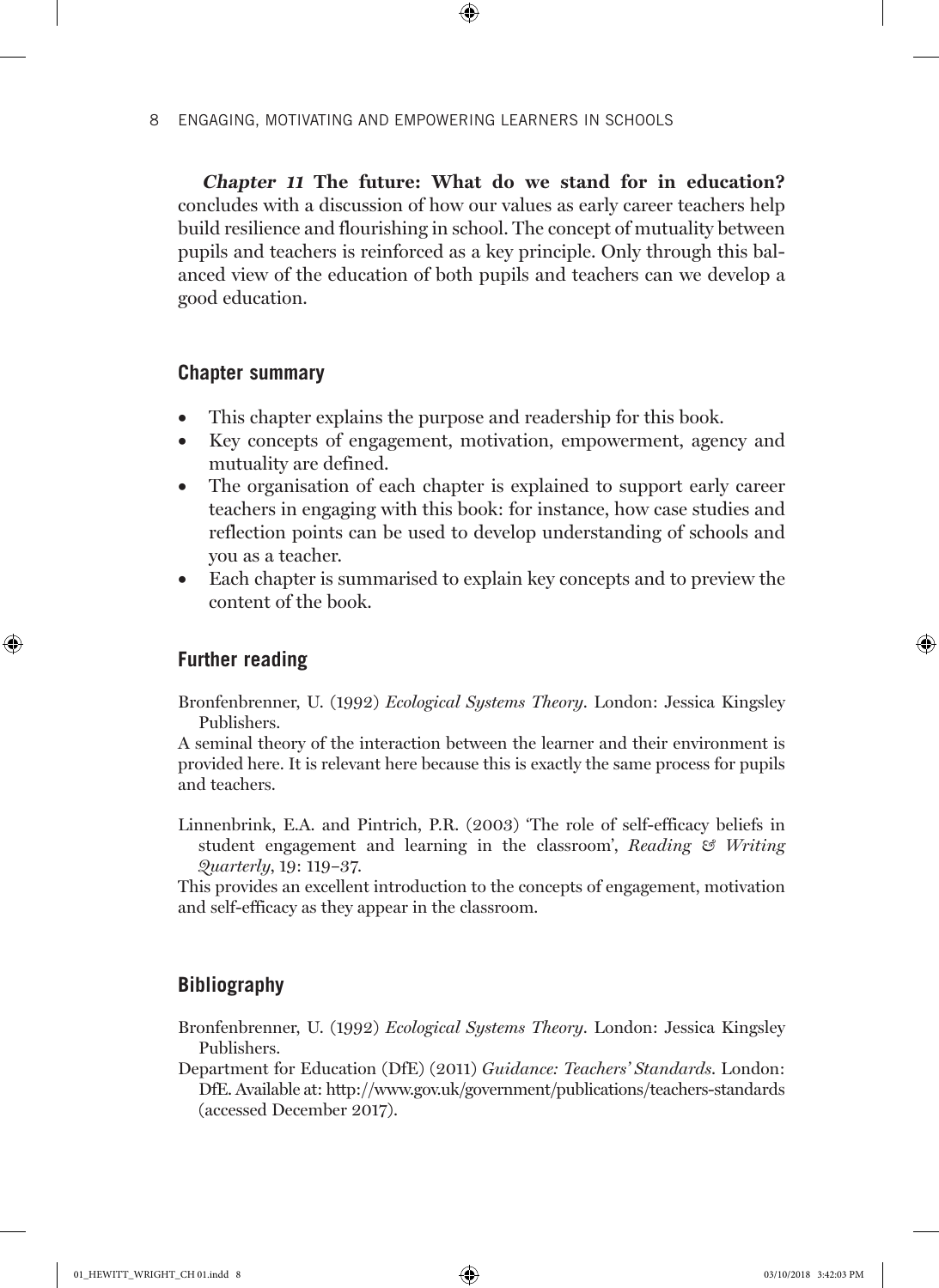#### INTRODUCTION 9

Detrick, S. (1999) *A Commentary on the United Nations Convention on the Rights of the Child*. Leiden: Martinus Nijhoff Publishers.

 $\bigoplus$ 

- Edwards, C.P., Gandini, L. and Forman, G.E. (1998) *The Hundred Languages of Children: The Reggio Emilia Approach – Advanced Reflections*. Westport, CT: Greenwood Publishing Group.
- Linnenbrink, E.A. and Pintrich, P.R. (2003) 'The role of self-efficacy beliefs in student engagement and learning in the classroom', *Reading & Writing Quarterly*, 19: 119–37.
- Ryan, R.M. and Deci, E.L. (2000) 'Self-determination theory and the facilitation of intrinsic motivation, social development, and well-being', *American Psychologist*, 55 (1): 68–78.
- Zimmerman, B.J. and Schunk, D.H. (2008) 'Motivation: An essential dimension of self-regulated learning', in D.H. Schunk and B.J. Zimmerman (eds), *Motivation and Self-Regulated Learning: Theory, Research, and Applications*. Mahwah, NJ: Lawrence Erlbaum Associates Publishers.

⊕